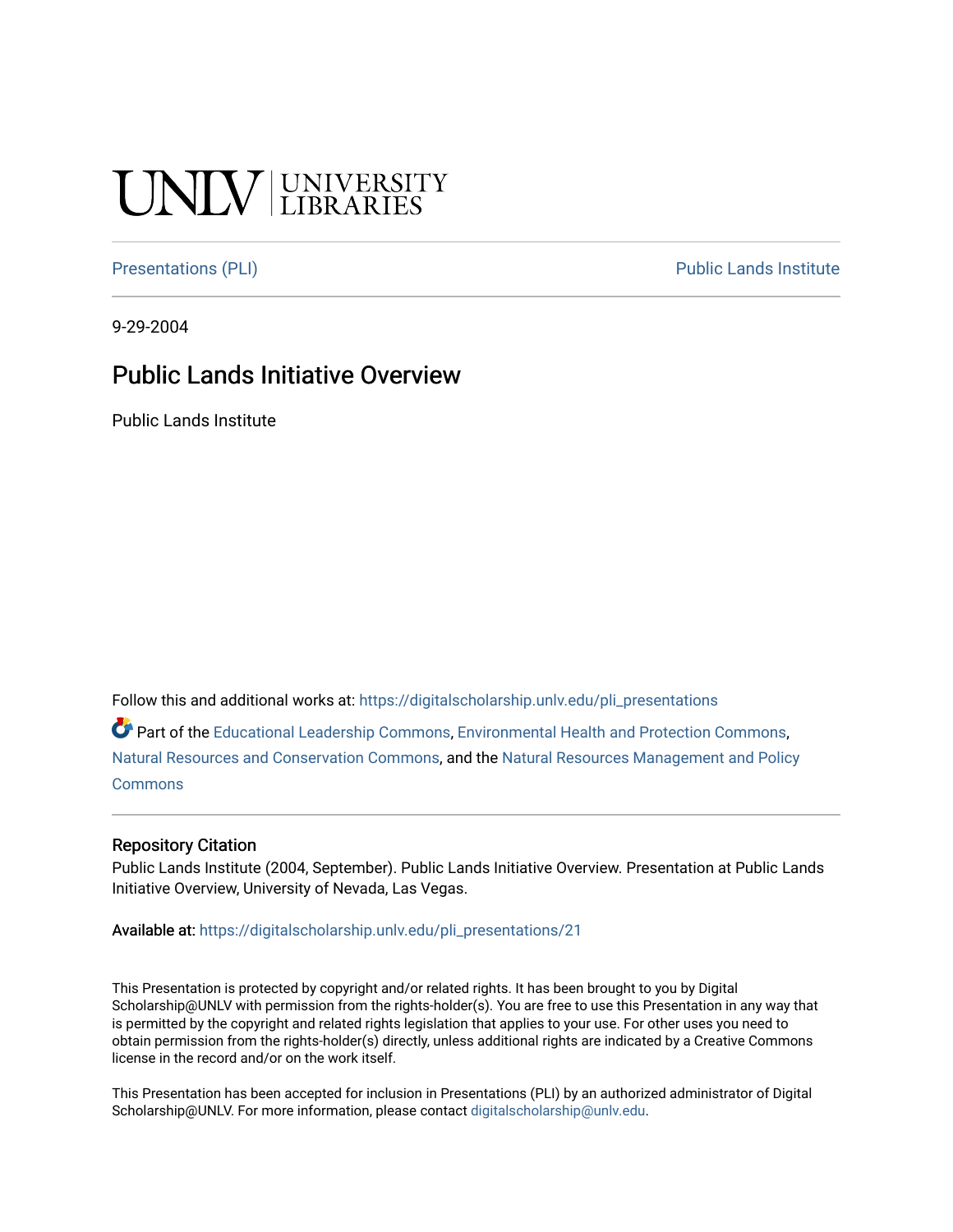

#### University of Nevada, Las Vegas September 29, 2004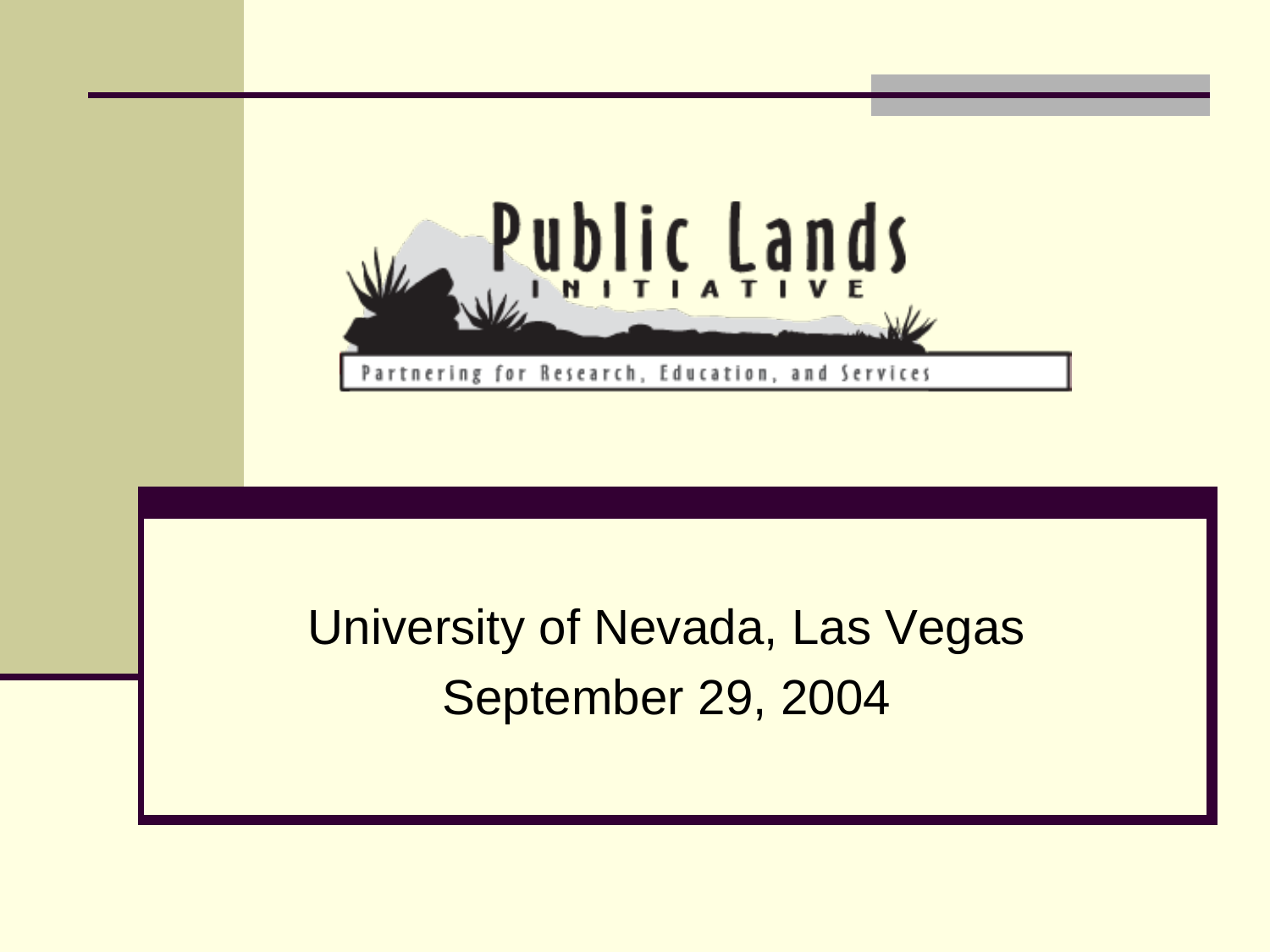## UNLV Public Lands Partnership

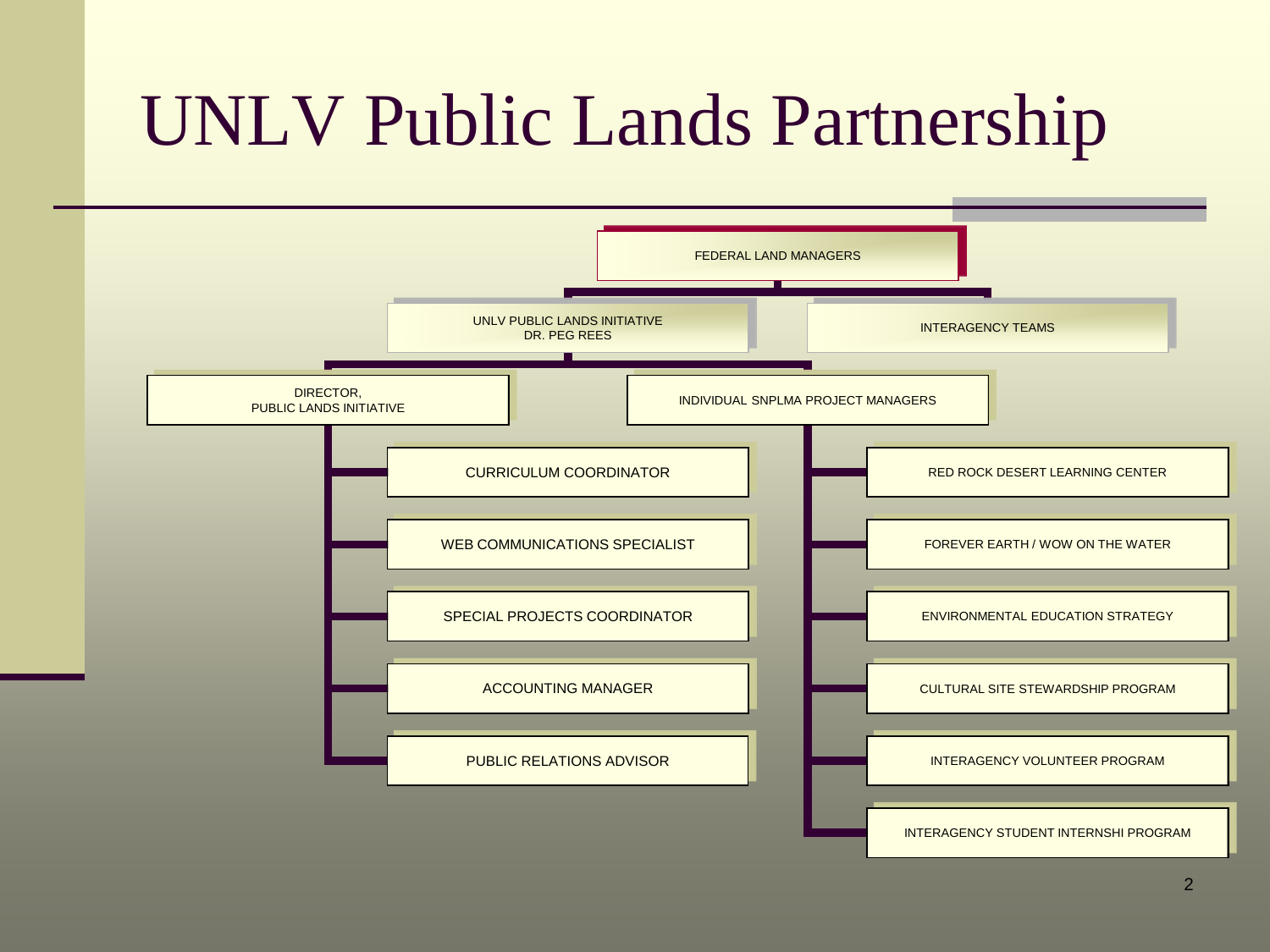## UNLV Public Lands Initiative

#### Created April 2004

- **Partnering with four federal land-management** agencies
	- Bureau of Land Management
	- National Park Service
	- **U.S. Forest Service**
	- U.S. Fish & Wildlife Service
- **Projects funded by SNPLMA** 
	- Southern Nevada Public Lands Management Act

3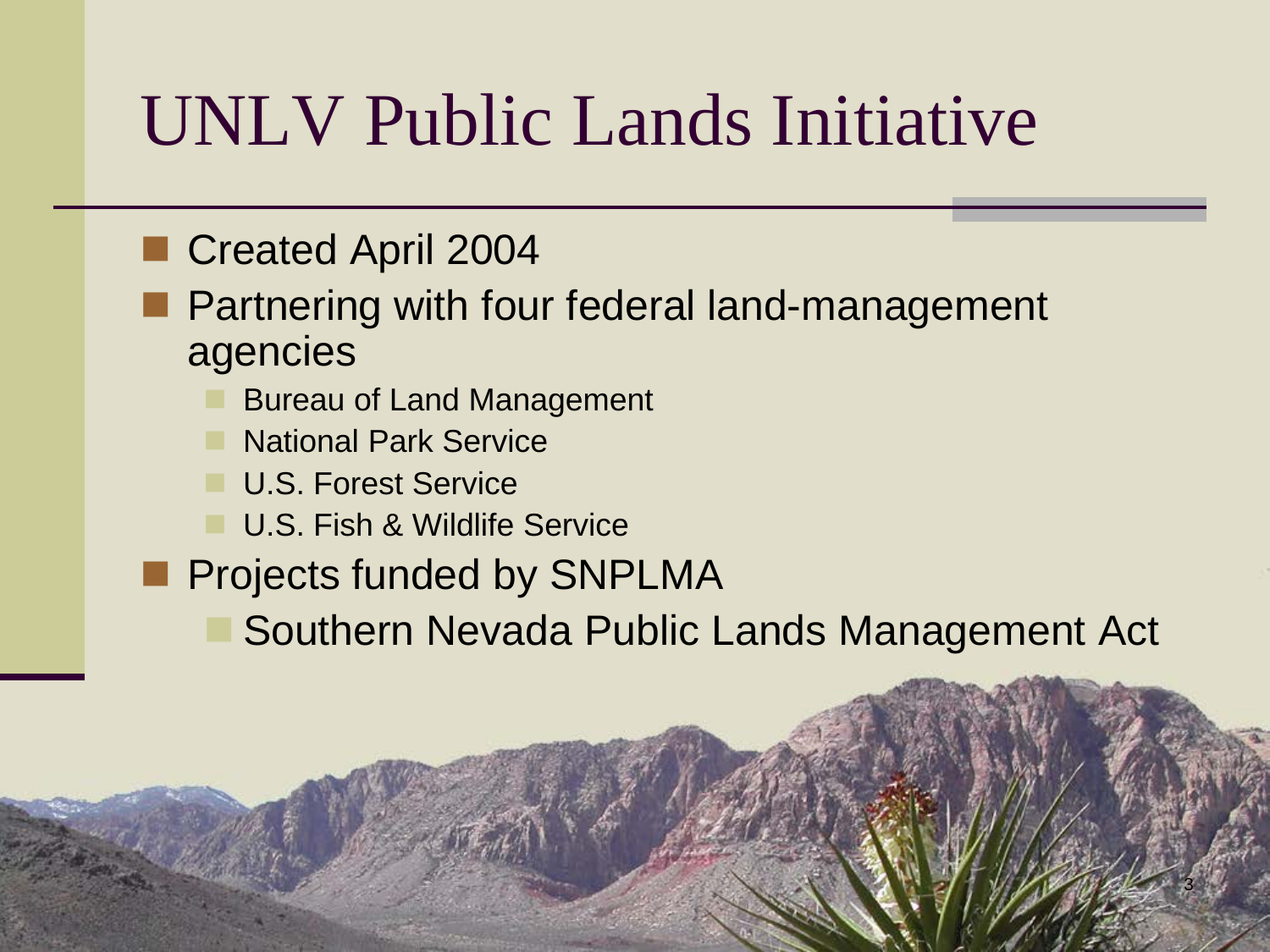#### Southern Nevada Public Lands Management Act

Enacted in 1998.

**BLM** to sell federally owned land around cities.

 $\blacksquare$  ~ 50,000 acres approved for sale in disposal areas.

4

Proceeds used for designated purposes.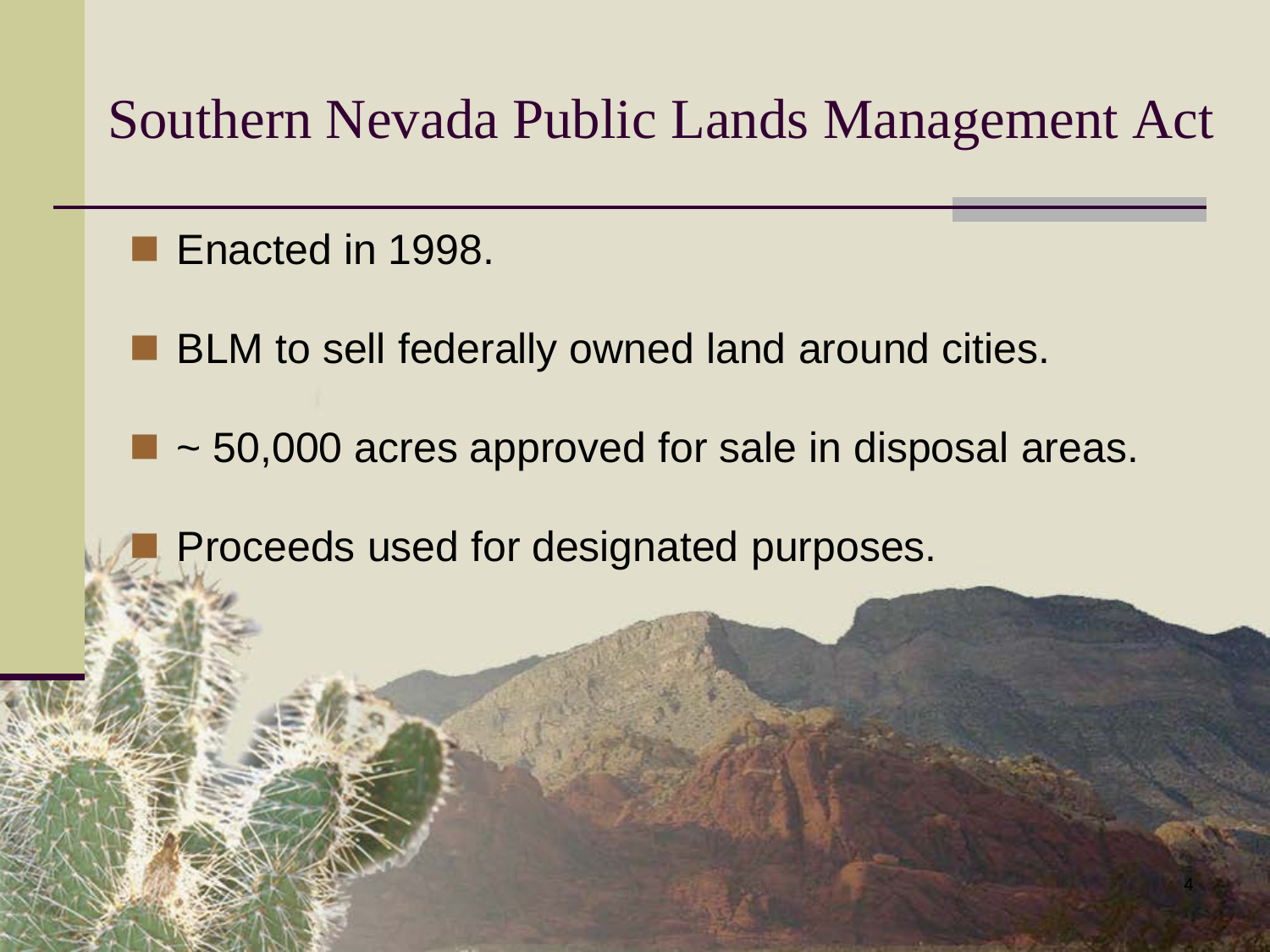## SNLMA for Public Purposes

■ Capital improvement projects

- Lake Mead
- Red Rock Canyon
- Spring Mountain Recreation Area
	- Desert National Wildlife Refuge
	- Other federally managed areas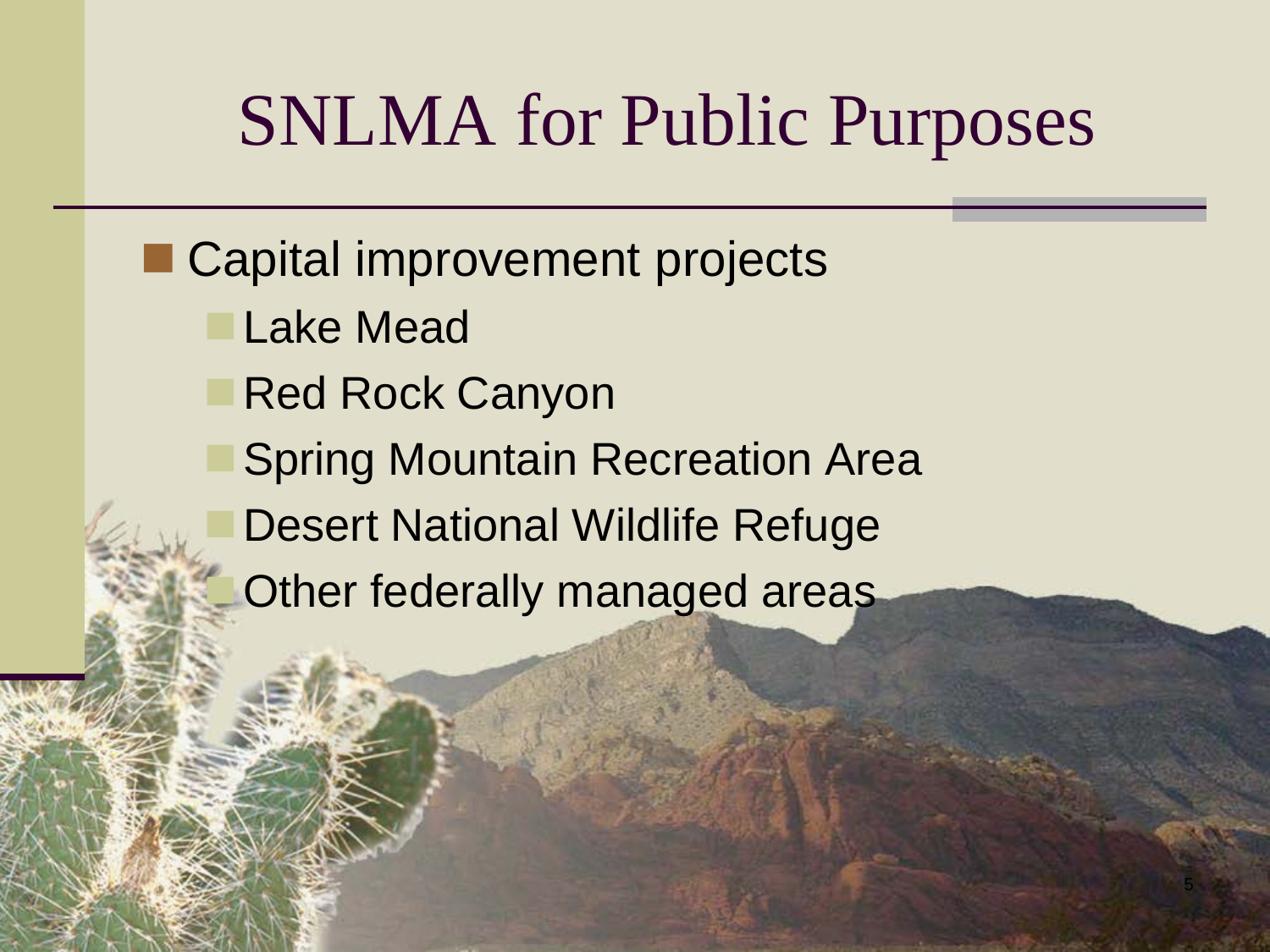## SNLMA for Public Purposes

**Parks, trails, and natural areas**  On public lands Within cities **E** Conservation Initiatives Education in the Environment Scientific Research Restoration **Recreation Preservation**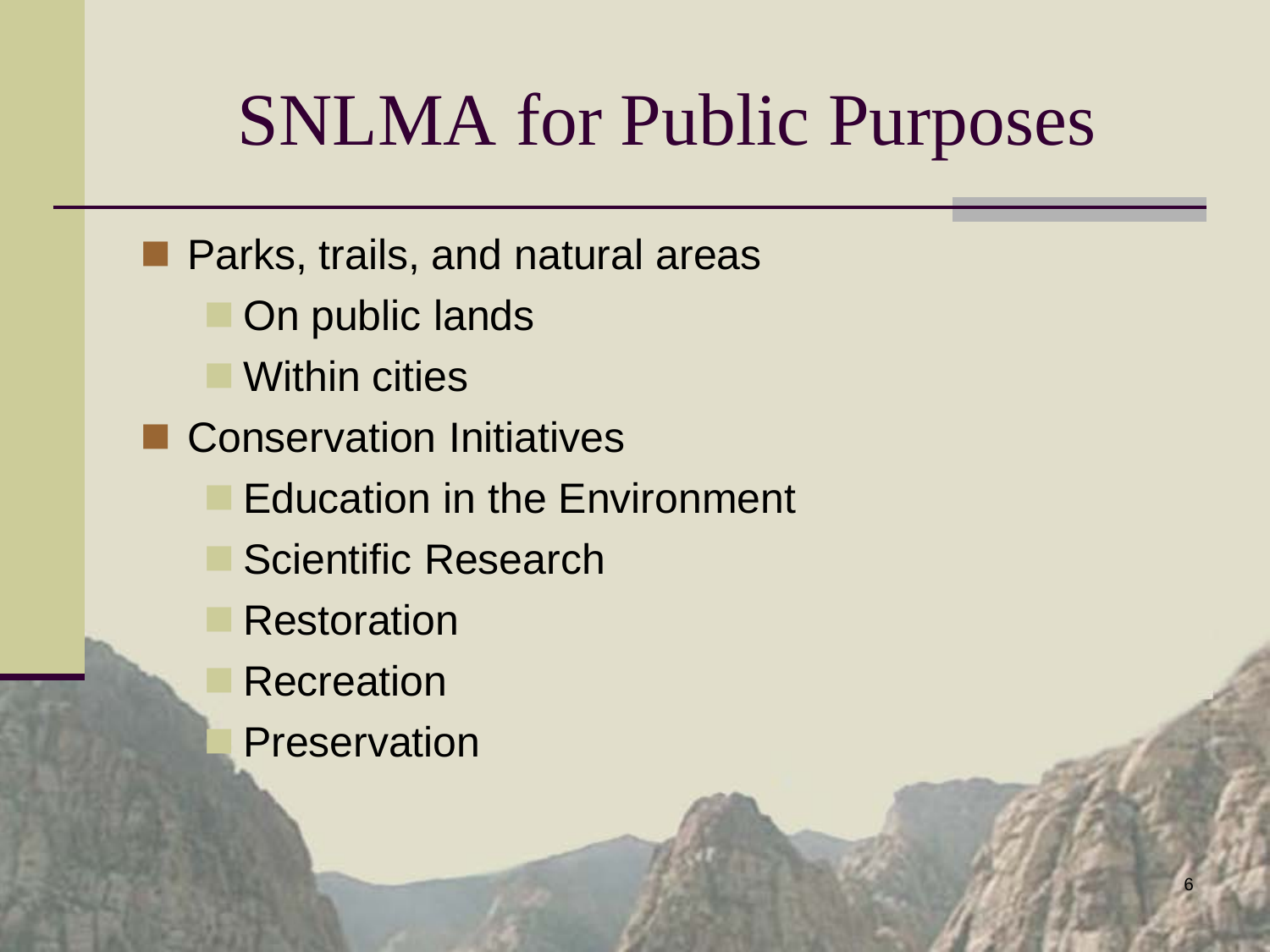## SNLMA for Public Purposes

■ Acquisition of environmentally sensitive land in Nevada.

7

- Multi-species Habitat Conservation Plan.
	- Development & Implementation
		- Clark County wide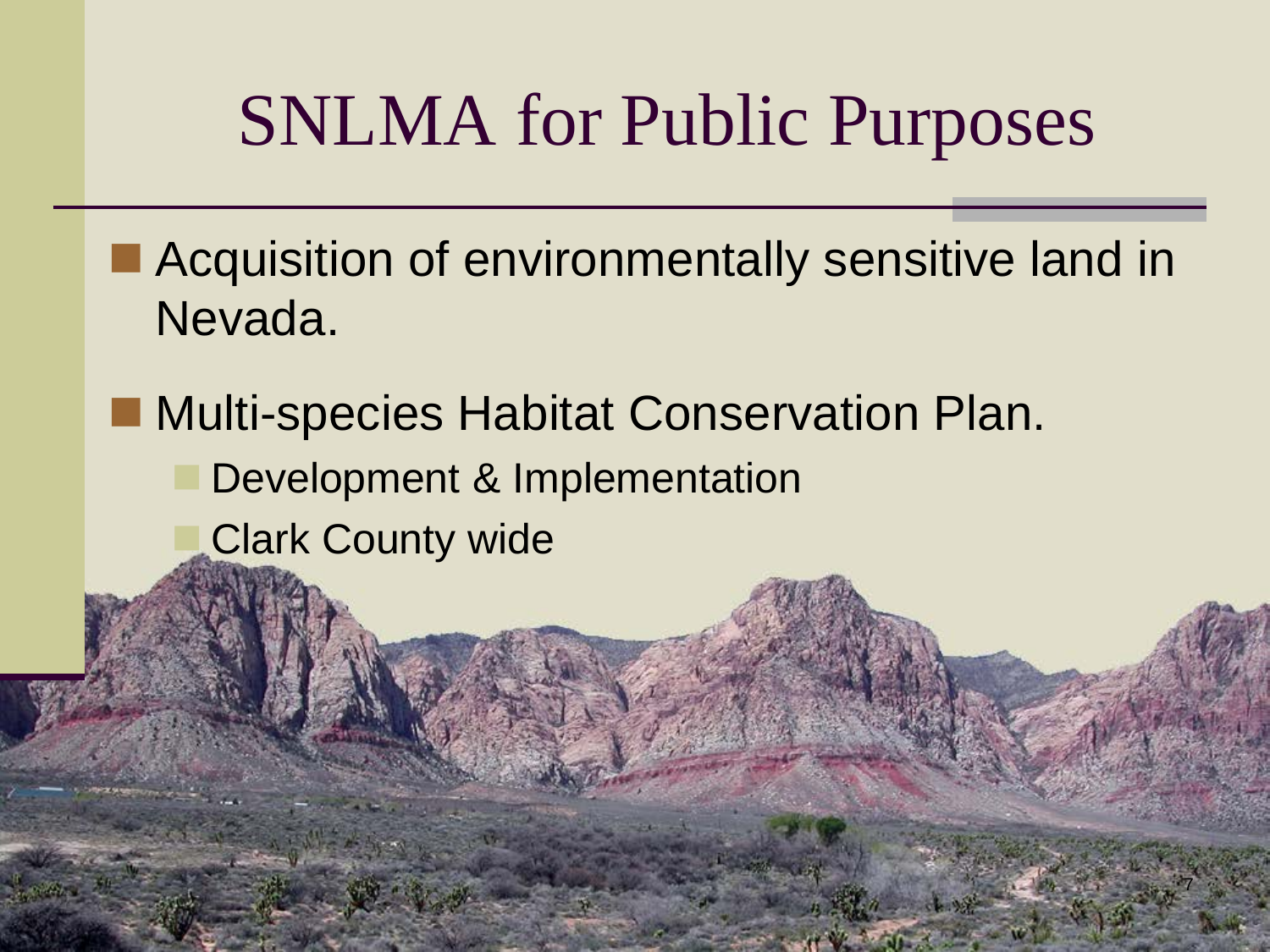## SNPLMA for Public Purposes

- Southern Nevada Water Authority (10%)
- State of Nevada General Education Fund (5%)
- Other provisions provide for
	- Affordable housing
		- Convey land McCarran Airport noise zone to Clark County



8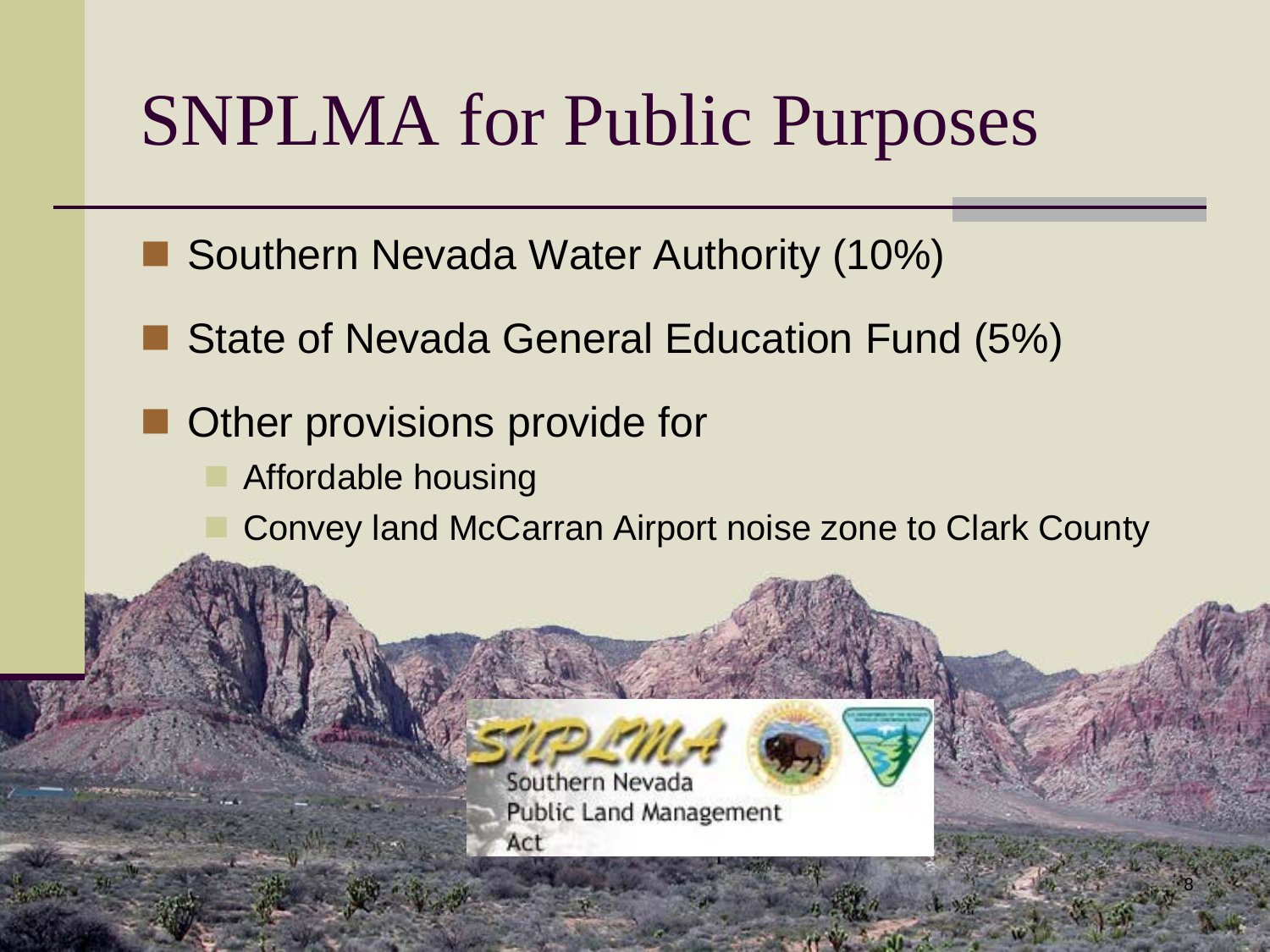## UNLV Public Lands Initiative

**Engage in selected SNPLMA projects.** 

 Compatible with UNLV's mission ■ Learning, Discovery, and Community Engagement

Enhances education and research

Draws upon expertise of faculty, staff, & students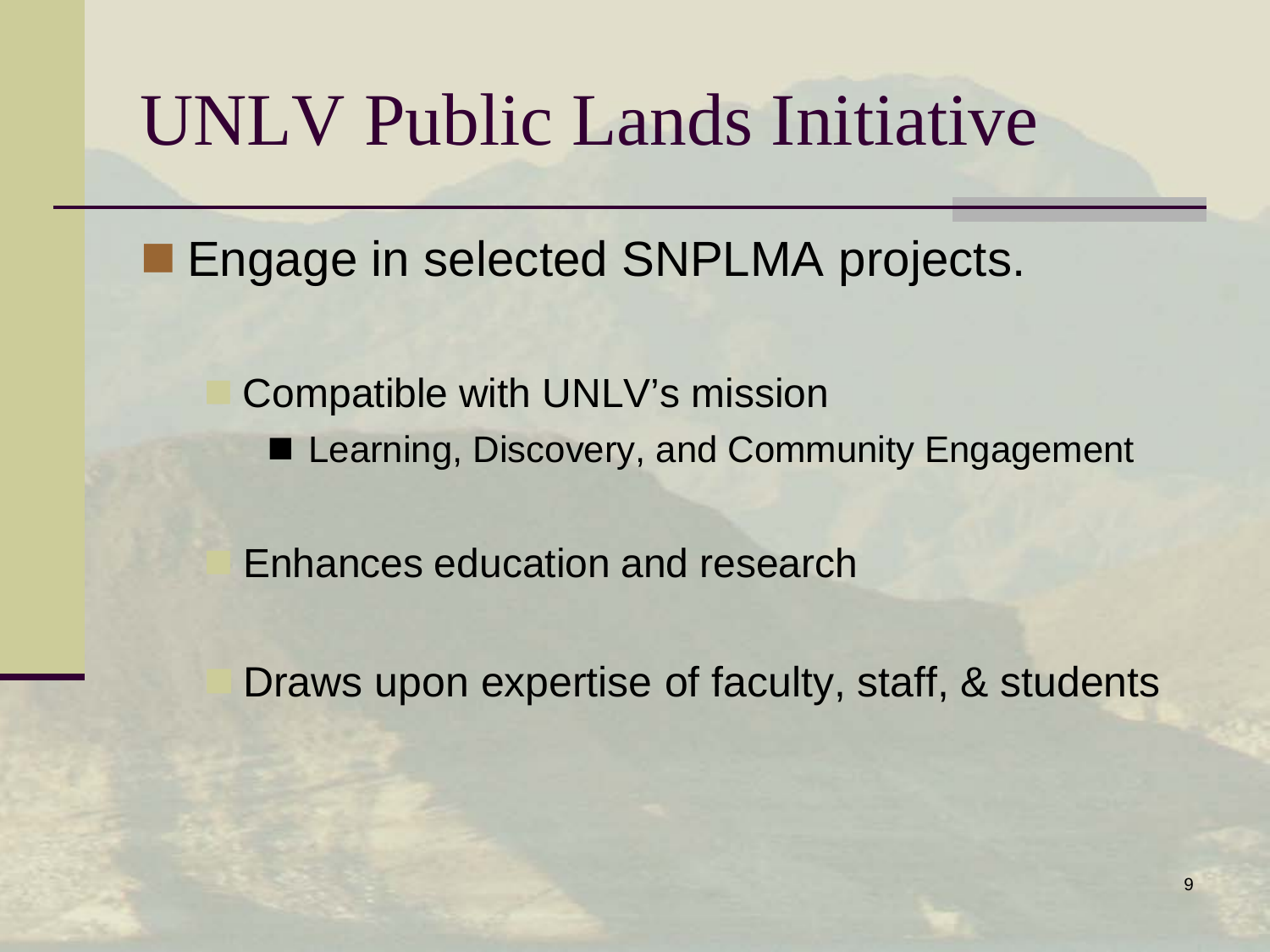## Red Rock Desert Learning Center

- To be located on former Oliver Ranch site.
- **Environmental assessment is underway.**
- **Initial programming completed.**
- Schematic designs completed December 2004.

10

Curriculum currently in development.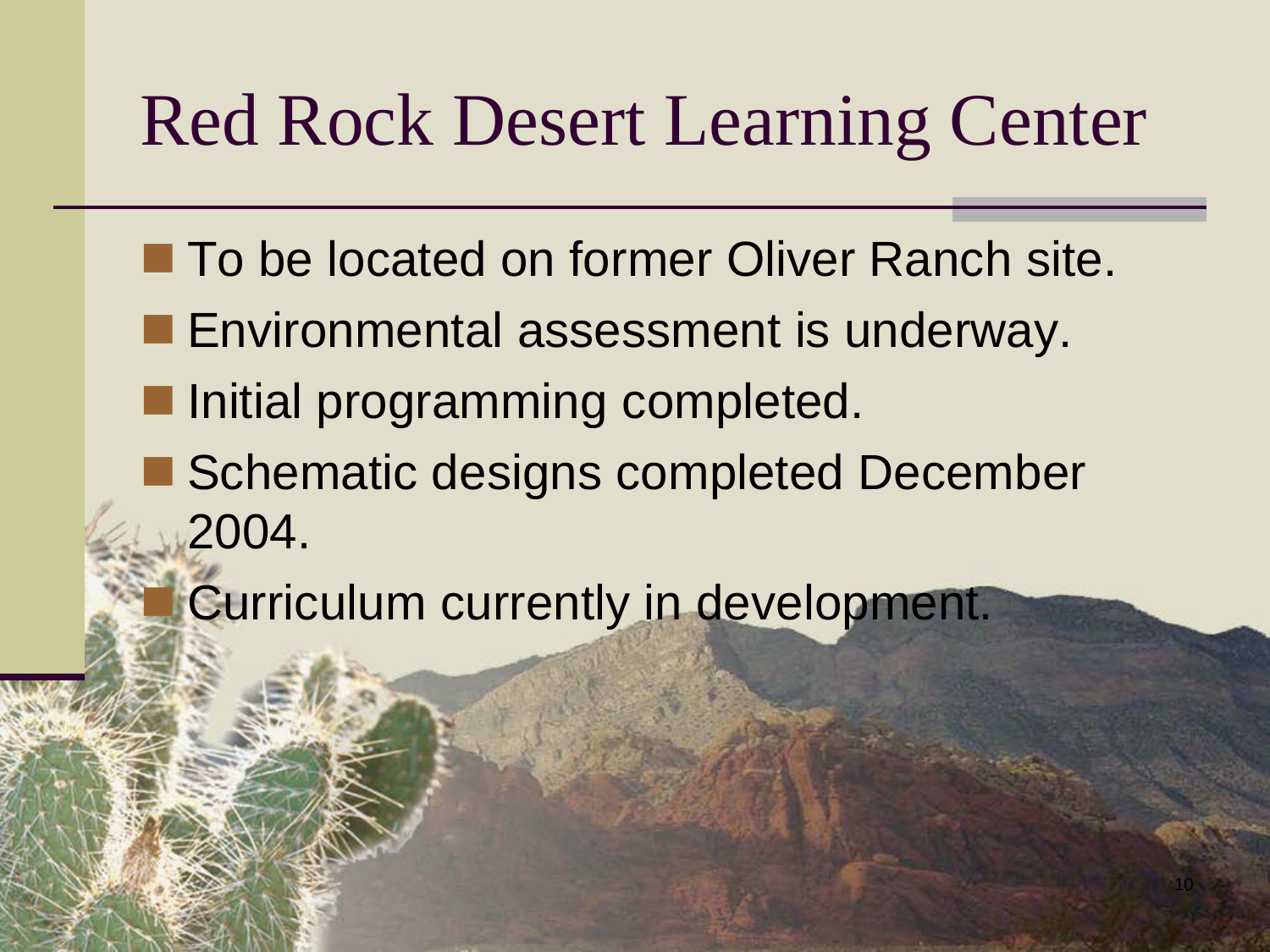### Red Rock Desert Learning Center

Residential outdoor learning environment Integrated science, art, and language facility

Includes a Wild Horse and Burro Facility

Targeted to 5<sup>th</sup> grade students in Clark County

11

Will be available for other uses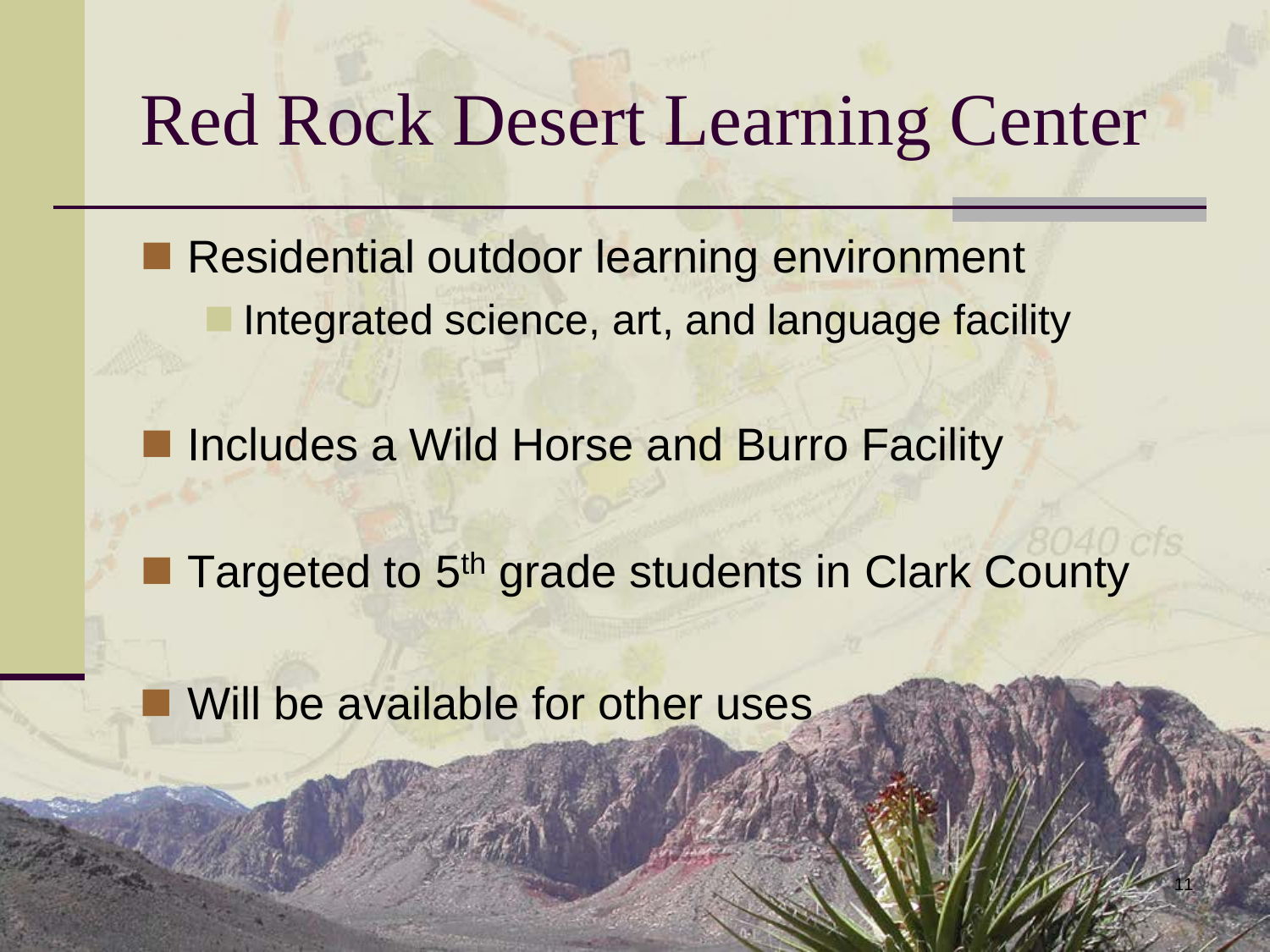## Red Rock Desert Learning Center UNLV's Role

**Help BLM with project coordination** 

Develop an integrated curriculum

Coordinate a business plan

**Provide public outreach and publicity** 

12

Design and maintain website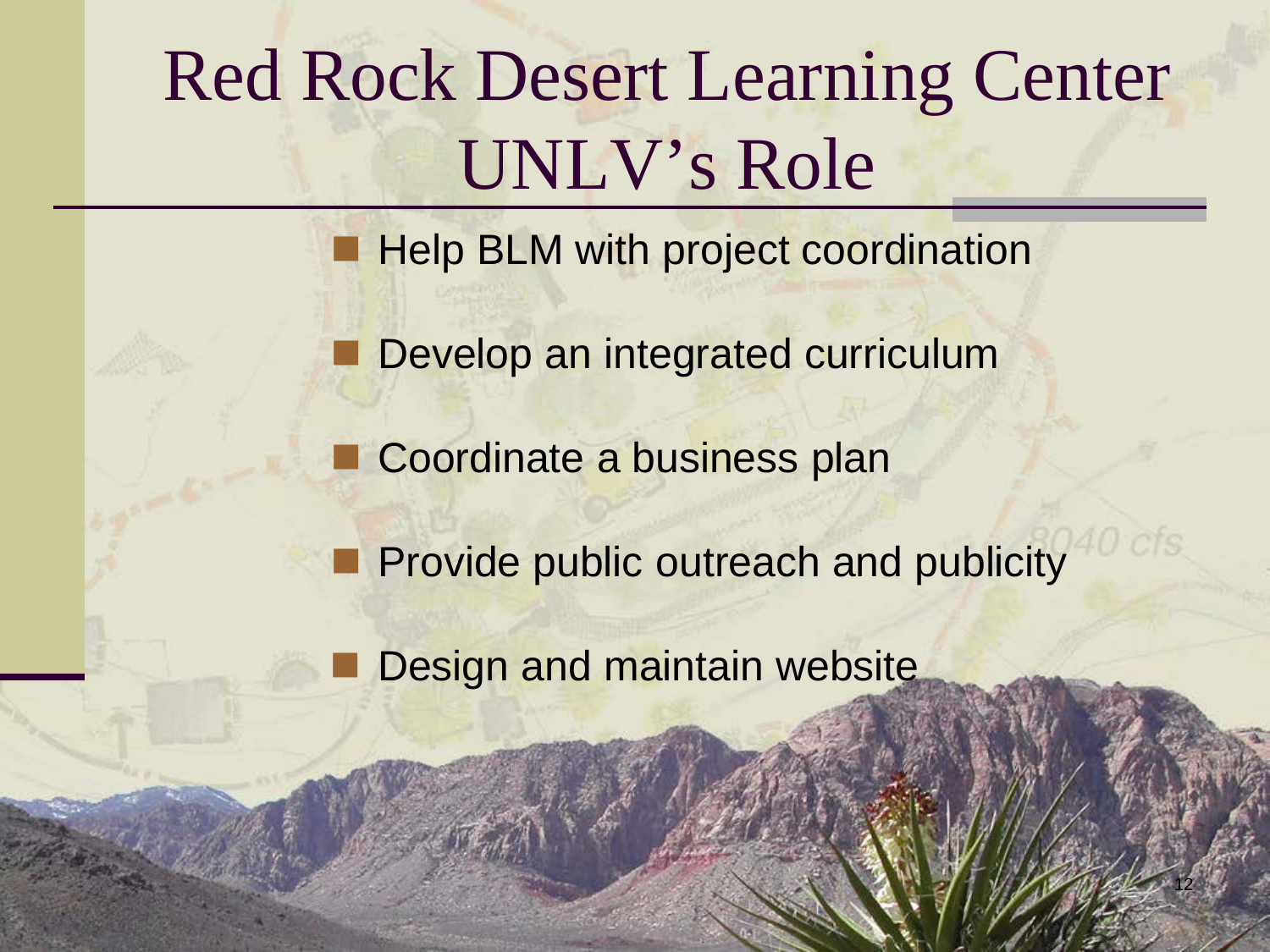## Forever Earth



13

■ A floating education laboratory and center Docked on Lake Mead Designed for K-12 science education ■ Available for scientific research **UNLV's role:**  Designing the curriculum and programming Scheduling and operating the vessel **Teaching and research**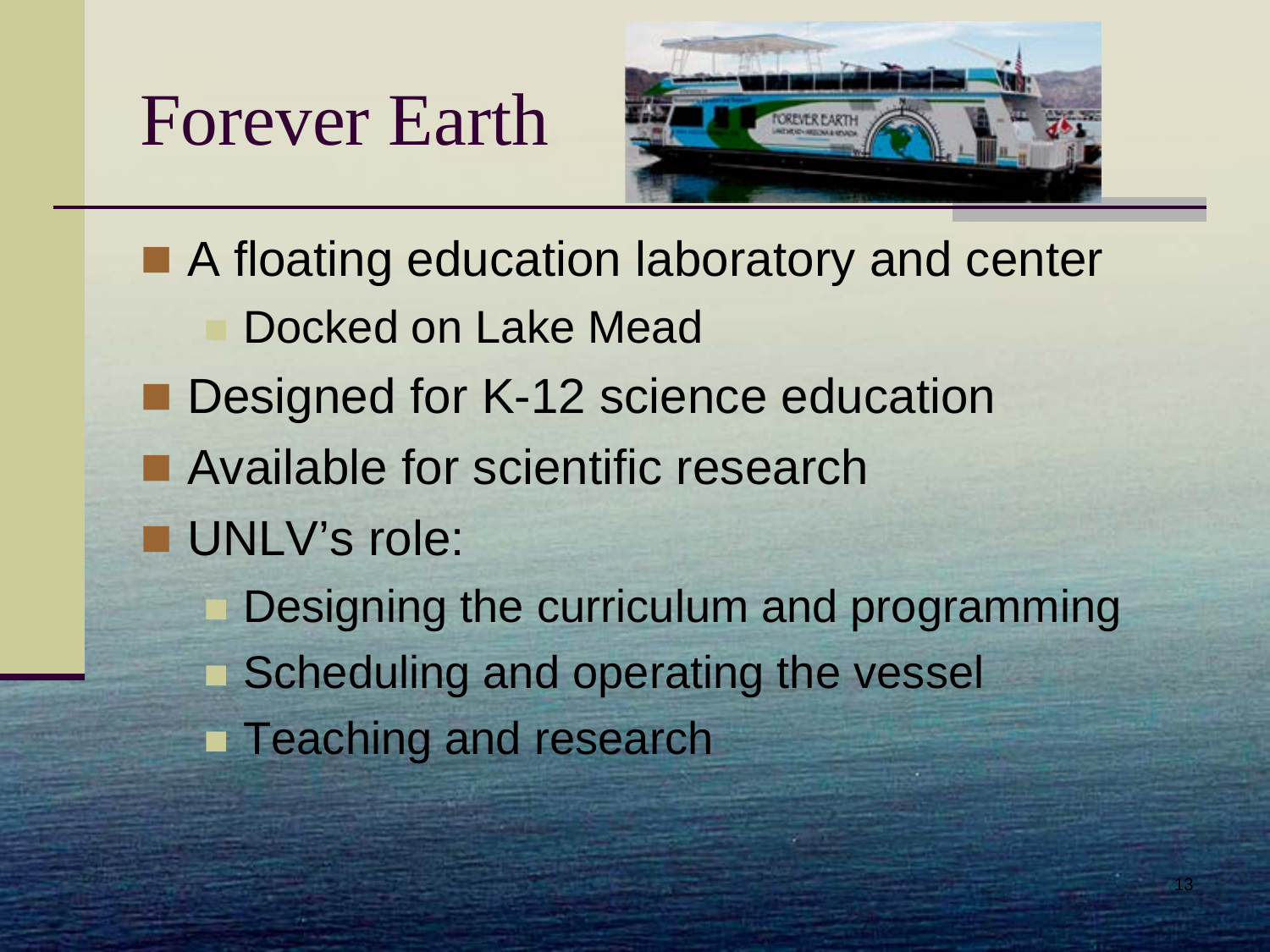## WOW on the Water

- Wonderful Outdoor World on the Water
	- An outdoor recreation program for children
		- Fishing, boating, and water safety
		- Bird watching
		- Art
		- **Environmental education**

 Targeted to urban, economically disadvantaged youth who have never experienced recreation on the public lands

14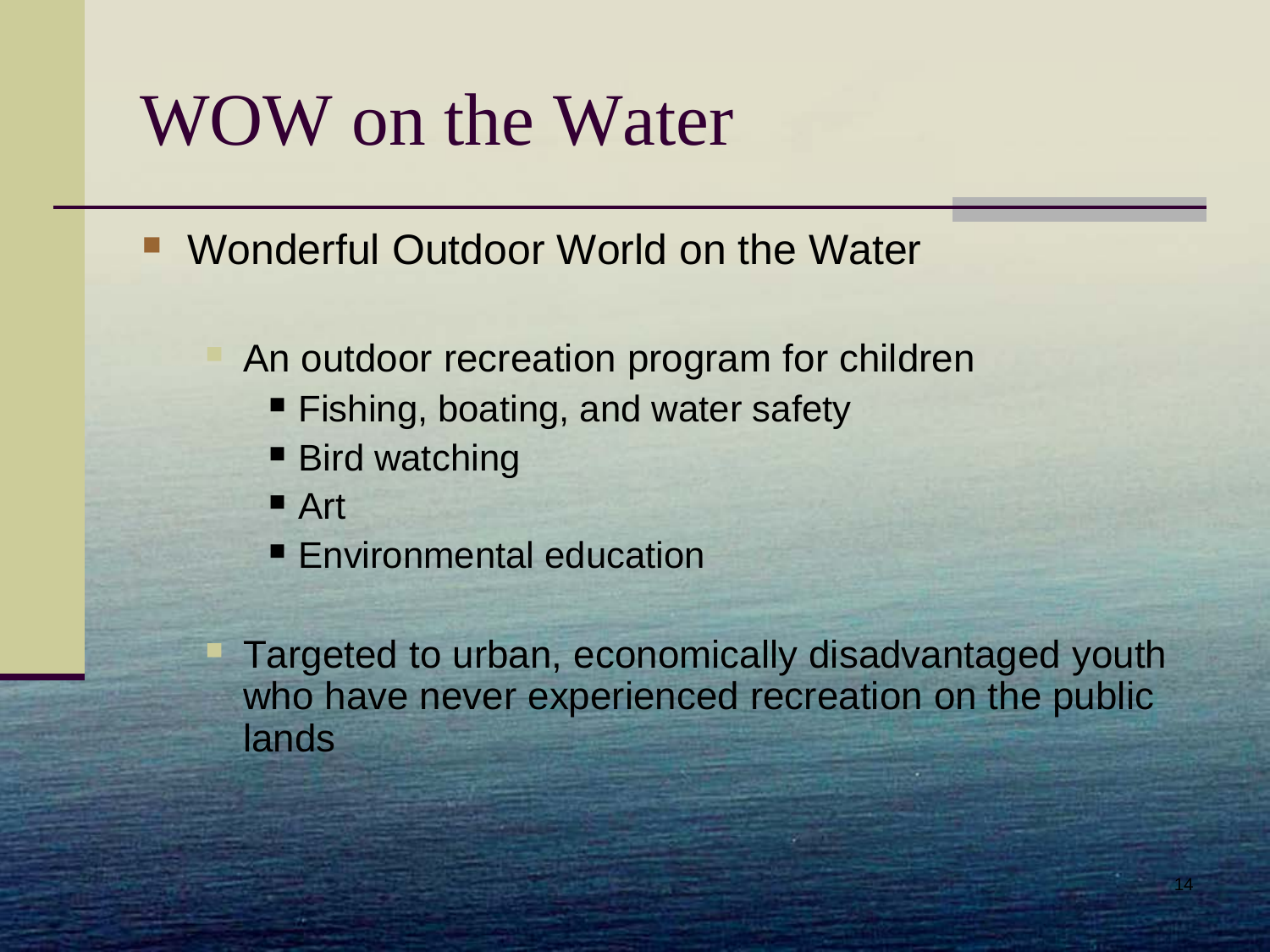## WOW on the Water UNLV's Role

15

**Develop curriculum Implement programs** ■ Schedule WOW events **Secure partnerships**  parks & recreation agencies Boys and Girls Clubs local businesses ■ schools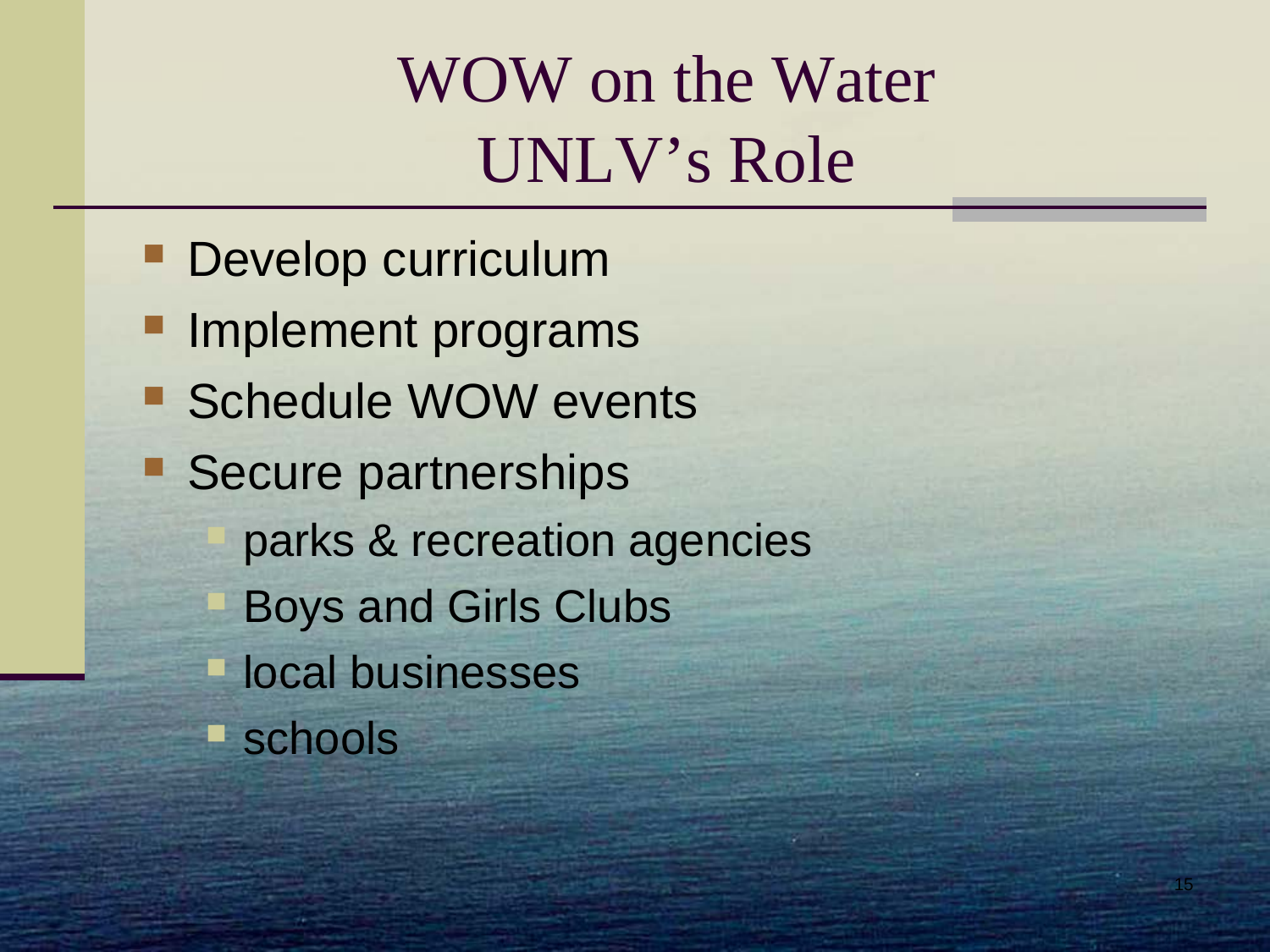## Outdoor Education Strategy

- Develop 5-year strategic plan for education
	- On public lands & throughout Clark County
		- Visitor Centers
		- **Educational programs**
		- **Interpretive programs**
		- **Outdoor venues**
		- **Interpretive trails**
		- Museums

Provide an integrated implementation plan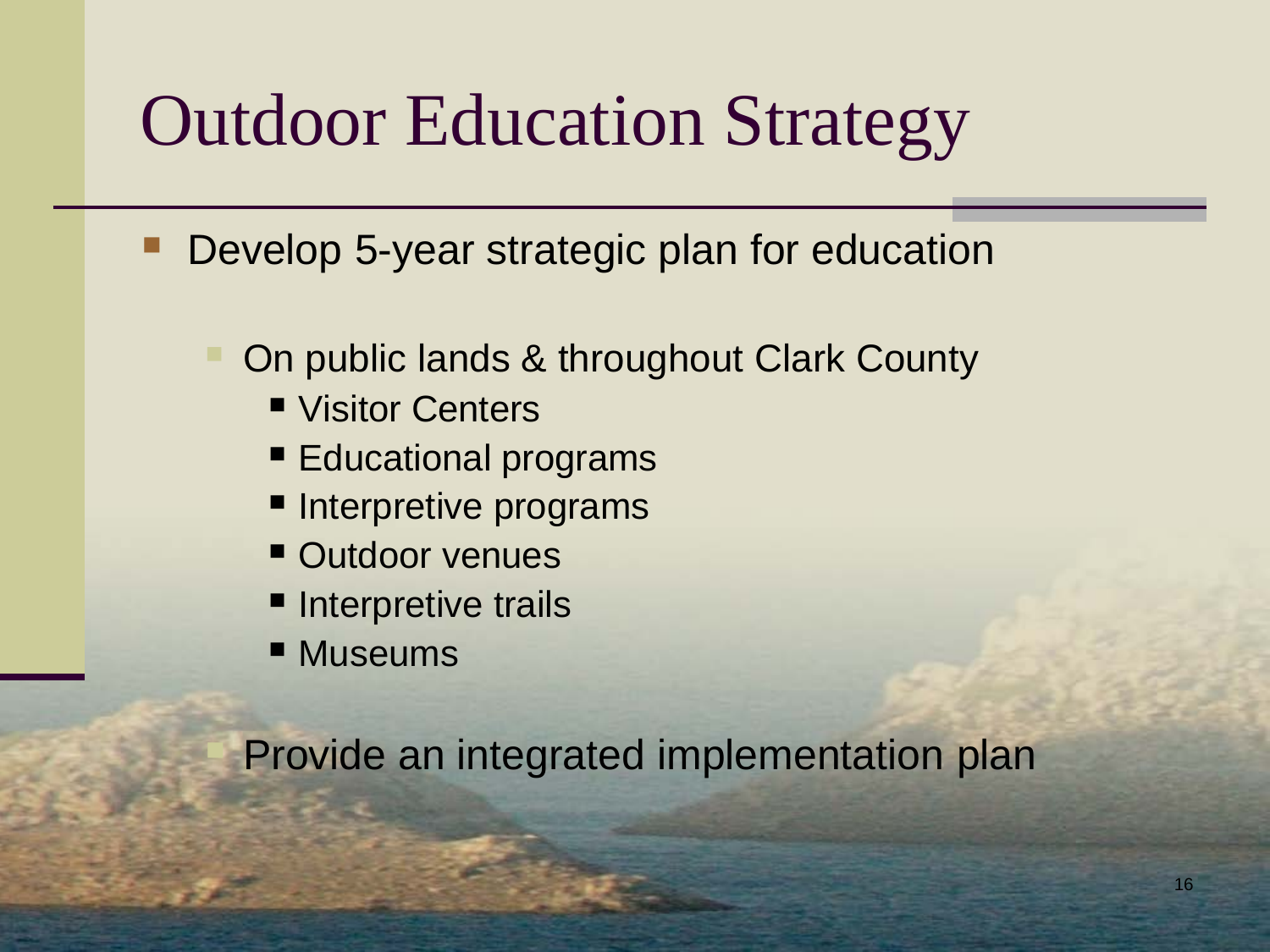## Outdoor Education Strategy UNLV's Role

- Coordinate projects and partners throughout Southern Nevada
- Integrate curricula and programs Red Rock Desert Learning Center Forever Earth WOW on the Water

Ensure complementary activities county-wide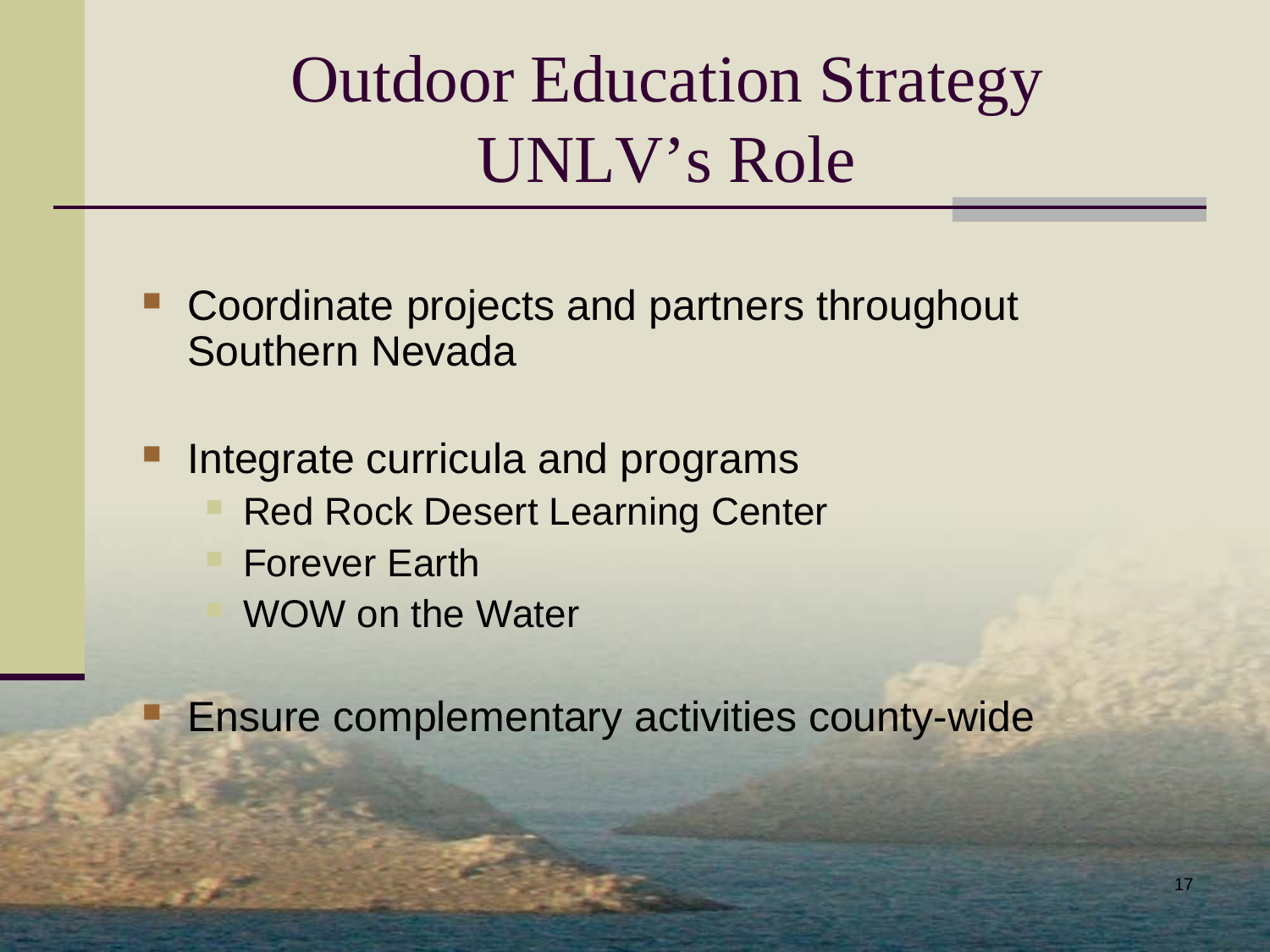## Interagency Volunteer Program UNLV's Role

- **Develop a comprehensive, integrated volunteer** database for Southern Nevada's public lands
- Develop a common training program
- Develop a reward program for volunteers
- Help implement volunteer events

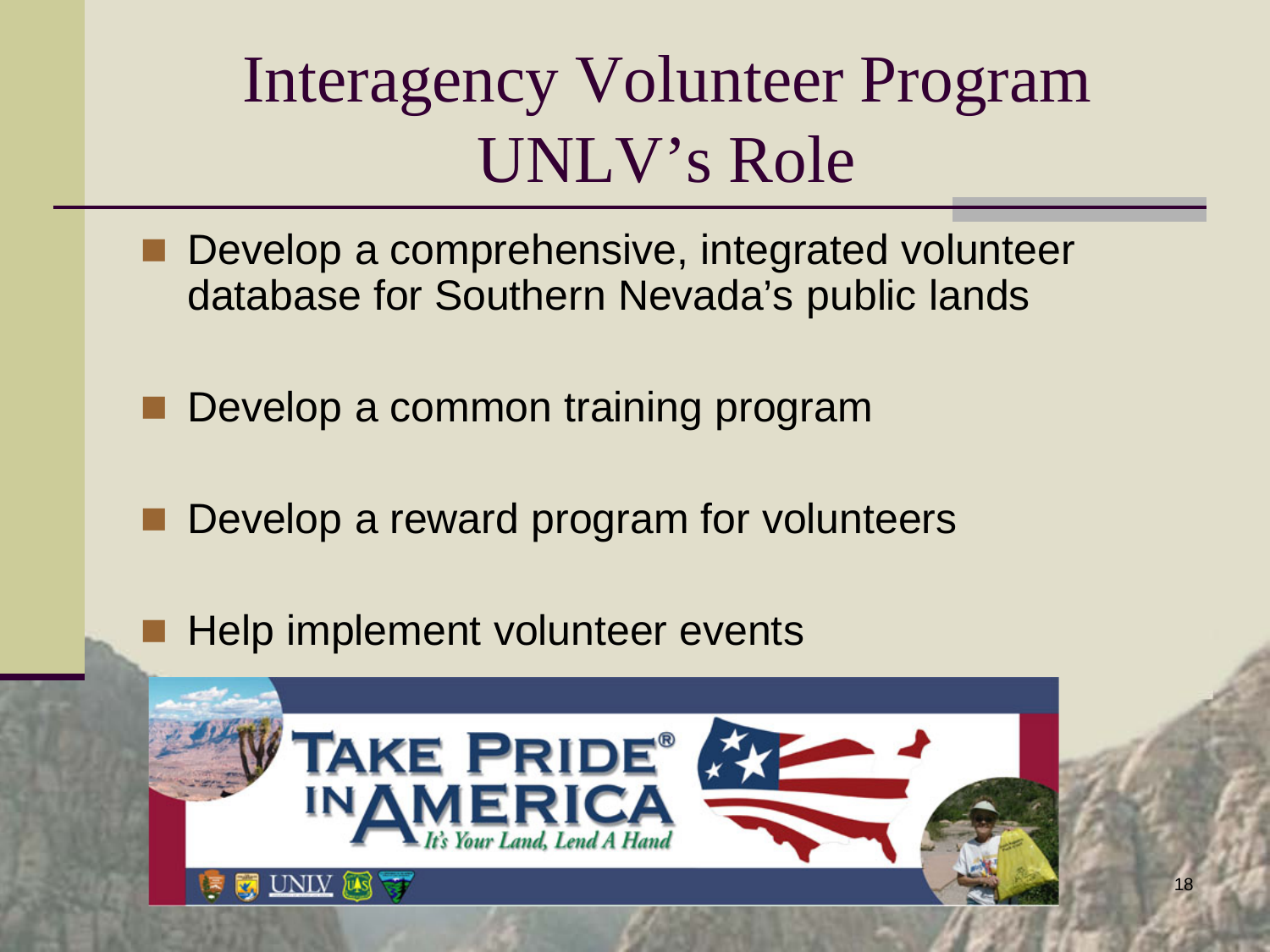## Federal Natural Resources Career Internship Program UNLV's Role

- Develop a Student Internship Program
	- High school juniors & seniors participate
	- Provide experience with land management agencies
	- Encourage future employment with federal landmanagement agencies
- Targeted to ethnically diverse youth
- Encourage college attendance
	- Coordinate program with four agencies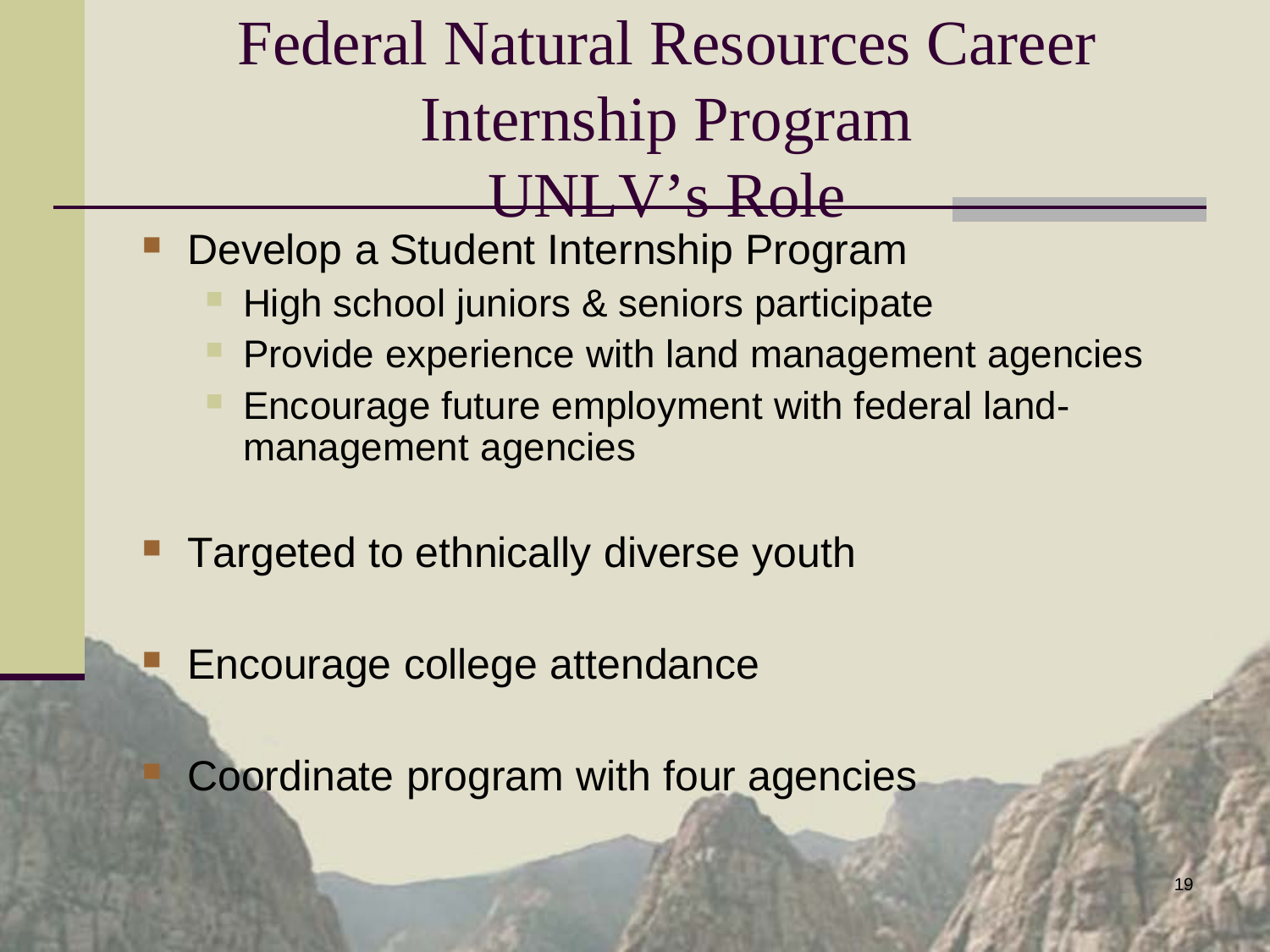## Cultural Site Stewardship Program

- Recruit and train volunteers
- Help agencies monitor and protect cultural and natural resources in Southern Nevada
- Modeled after the Arizona Site Stewardship Program
	- Coordinated with Interagency Volunteer Program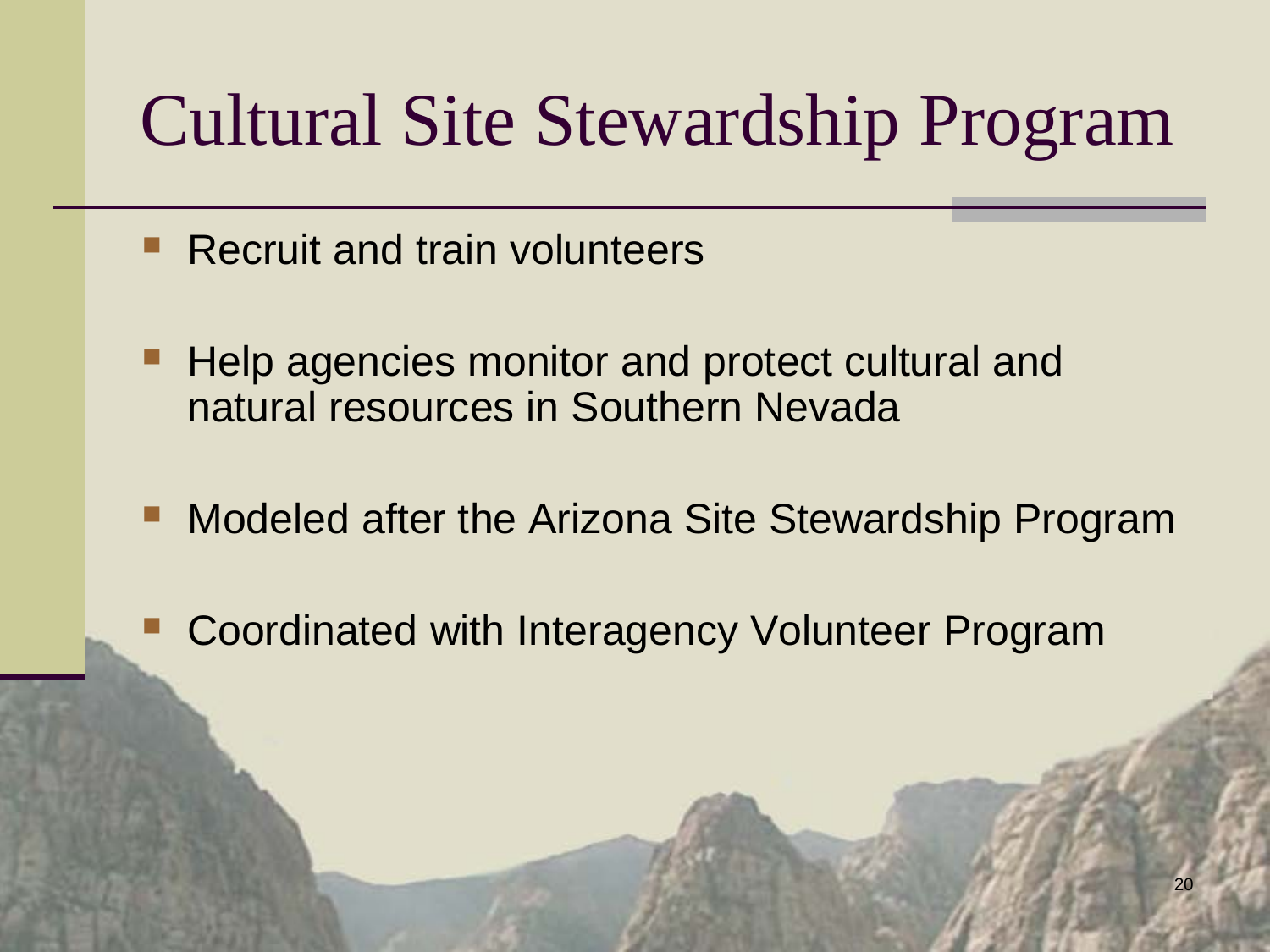# Pending UNLV SNPLMA Projects

- **Take Pride in America Campaign** 
	- **Judicial review and analysis of littering fines**
	- **Help coordinate volunteers**
	- Develop broad-reaching clean-up strategy
	- **Develop strategic plan**
- Science and Research Strategy
	- Coordinate partnerships
	- **Provide written strategy**
	- **Oversee process**
	- Habitat Restoration Program
		- **Develop database**